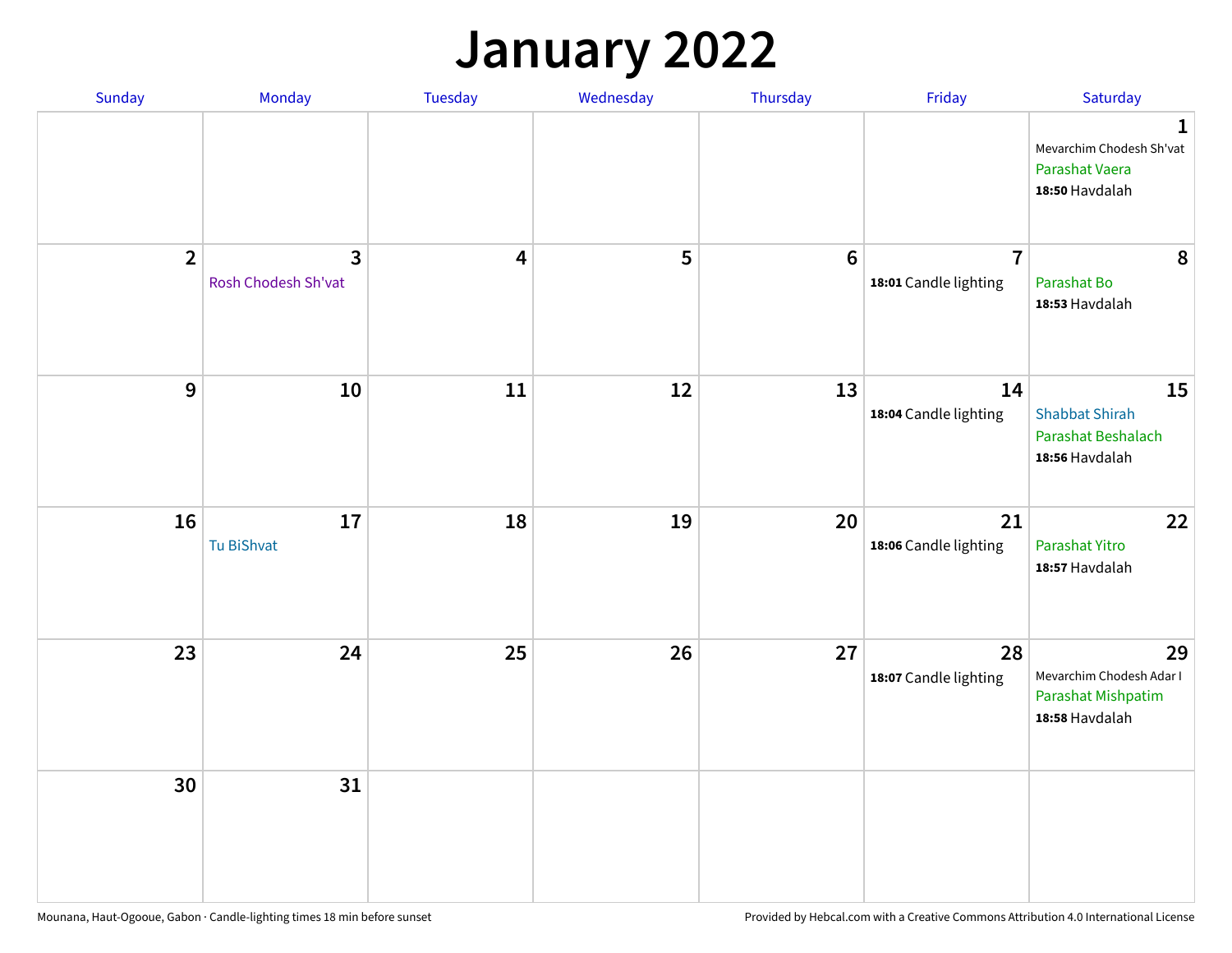# **February 2022**

| Sunday | Monday                  | <b>Tuesday</b>                      | Wednesday                                      | Thursday | Friday                                           | Saturday                                                                                          |
|--------|-------------------------|-------------------------------------|------------------------------------------------|----------|--------------------------------------------------|---------------------------------------------------------------------------------------------------|
|        |                         | $\mathbf{1}$<br>Rosh Chodesh Adar I | $\overline{\mathbf{2}}$<br>Rosh Chodesh Adar I | 3        | $\overline{\mathbf{4}}$<br>18:08 Candle lighting | 5<br>Parashat Terumah<br>18:58 Havdalah                                                           |
| $6\,$  | $\overline{\mathbf{7}}$ | 8                                   | 9                                              | 10       | 11<br>18:08 Candle lighting                      | 12<br>Parashat Tetzaveh<br>18:58 Havdalah                                                         |
| 13     | 14                      | 15<br><b>Purim Katan</b>            | 16                                             | 17       | 18<br>18:07 Candle lighting                      | 19<br>Parashat Ki Tisa<br>18:57 Havdalah                                                          |
| 20     | 21                      | 22                                  | 23                                             | 24       | 25<br>18:06 Candle lighting                      | 26<br><b>Shabbat Shekalim</b><br>Mevarchim Chodesh Adar II<br>Parashat Vayakhel<br>18:55 Havdalah |
| 27     | 28                      |                                     |                                                |          |                                                  |                                                                                                   |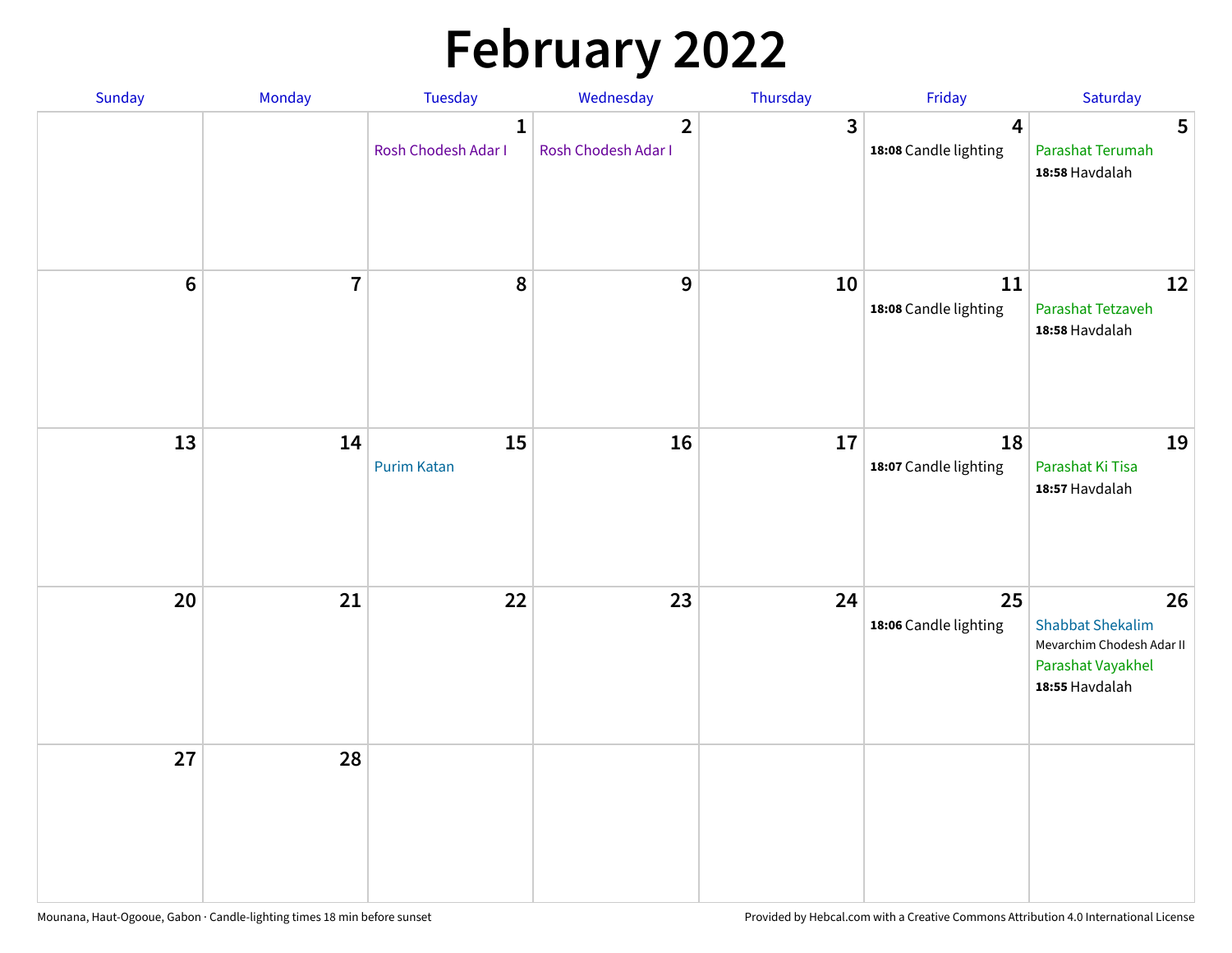## **March 2022**

| Sunday           | Monday         | <b>Tuesday</b> | Wednesday                                                                                | Thursday                  | Friday                                              | Saturday                                                                                   |
|------------------|----------------|----------------|------------------------------------------------------------------------------------------|---------------------------|-----------------------------------------------------|--------------------------------------------------------------------------------------------|
|                  |                | $\mathbf{1}$   | $\overline{2}$                                                                           | 3<br>Rosh Chodesh Adar II | 4<br>Rosh Chodesh Adar II<br>18:04 Candle lighting  | 5<br>Parashat Pekudei<br>18:54 Havdalah                                                    |
| $\boldsymbol{6}$ | $\overline{7}$ | 8              | 9                                                                                        | 10                        | 11<br>18:02 Candle lighting                         | 12<br><b>Shabbat Zachor</b><br>Parashat Vayikra<br>18:51 Havdalah                          |
| 13               | 14             | 15             | 16<br>05:11 Fast begins<br><b>Ta'anit Esther</b><br>18:44 Fast ends<br><b>Erev Purim</b> | 17<br>Purim               | 18<br><b>Shushan Purim</b><br>18:00 Candle lighting | 19<br>Parashat Tzav<br>18:49 Havdalah                                                      |
| 20               | 21             | 22             | 23                                                                                       | 24                        | 25<br>17:58 Candle lighting                         | 26<br><b>Shabbat Parah</b><br>Mevarchim Chodesh Nisan<br>Parashat Shmini<br>18:47 Havdalah |
| 27               | 28             | 29             | 30                                                                                       | 31                        |                                                     |                                                                                            |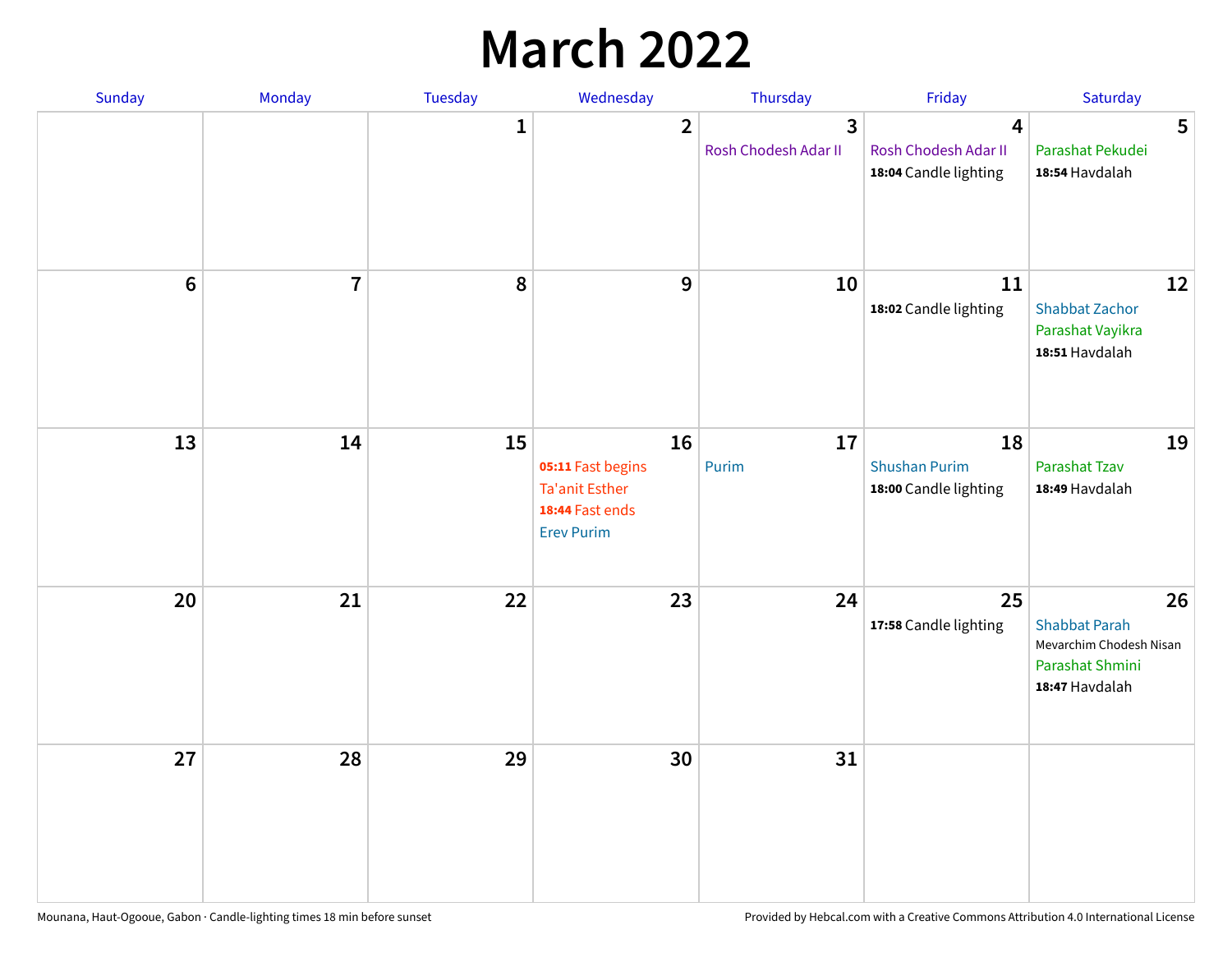## **April 2022**

| Sunday                                   | Monday                  | <b>Tuesday</b>         | Wednesday             | Thursday                                        | Friday                                                                                            | Saturday                                                                                                            |
|------------------------------------------|-------------------------|------------------------|-----------------------|-------------------------------------------------|---------------------------------------------------------------------------------------------------|---------------------------------------------------------------------------------------------------------------------|
|                                          |                         |                        |                       |                                                 | 1<br>17:56 Candle lighting                                                                        | $\overline{2}$<br><b>Shabbat HaChodesh</b><br><b>Rosh Chodesh Nisan</b><br><b>Parashat Tazria</b><br>18:44 Havdalah |
| 3                                        | $\overline{\mathbf{4}}$ | 5                      | $6\phantom{1}6$       | $\overline{7}$                                  | 8<br>17:53 Candle lighting                                                                        | 9<br><b>Shabbat HaGadol</b><br>Parashat Metzora<br>18:42 Havdalah                                                   |
| 10                                       | 11<br>Yom HaAliyah      | 12                     | 13                    | 14                                              | 15<br>05:03 Fast begins<br><b>Ta'anit Bechorot</b><br><b>Erev Pesach</b><br>17:51 Candle lighting | 16<br>Pesach I<br>18:41 Candle lighting                                                                             |
| 17<br><b>Pesach II</b><br>18:40 Havdalah | 18<br>Pesach III (CH"M) | 19<br>Pesach IV (CH"M) | 20<br>Pesach V (CH"M) | 21<br>Pesach VI (CH"M)<br>17:50 Candle lighting | 22<br><b>Pesach VII</b><br>17:50 Candle lighting                                                  | 23<br><b>Pesach VIII</b><br>18:39 Havdalah                                                                          |
| 24                                       | 25                      | 26                     | 27                    | 28<br>Yom HaShoah                               | 29<br>17:48 Candle lighting                                                                       | 30<br>Mevarchim Chodesh Iyyar<br>Parashat Achrei Mot<br>18:38 Havdalah                                              |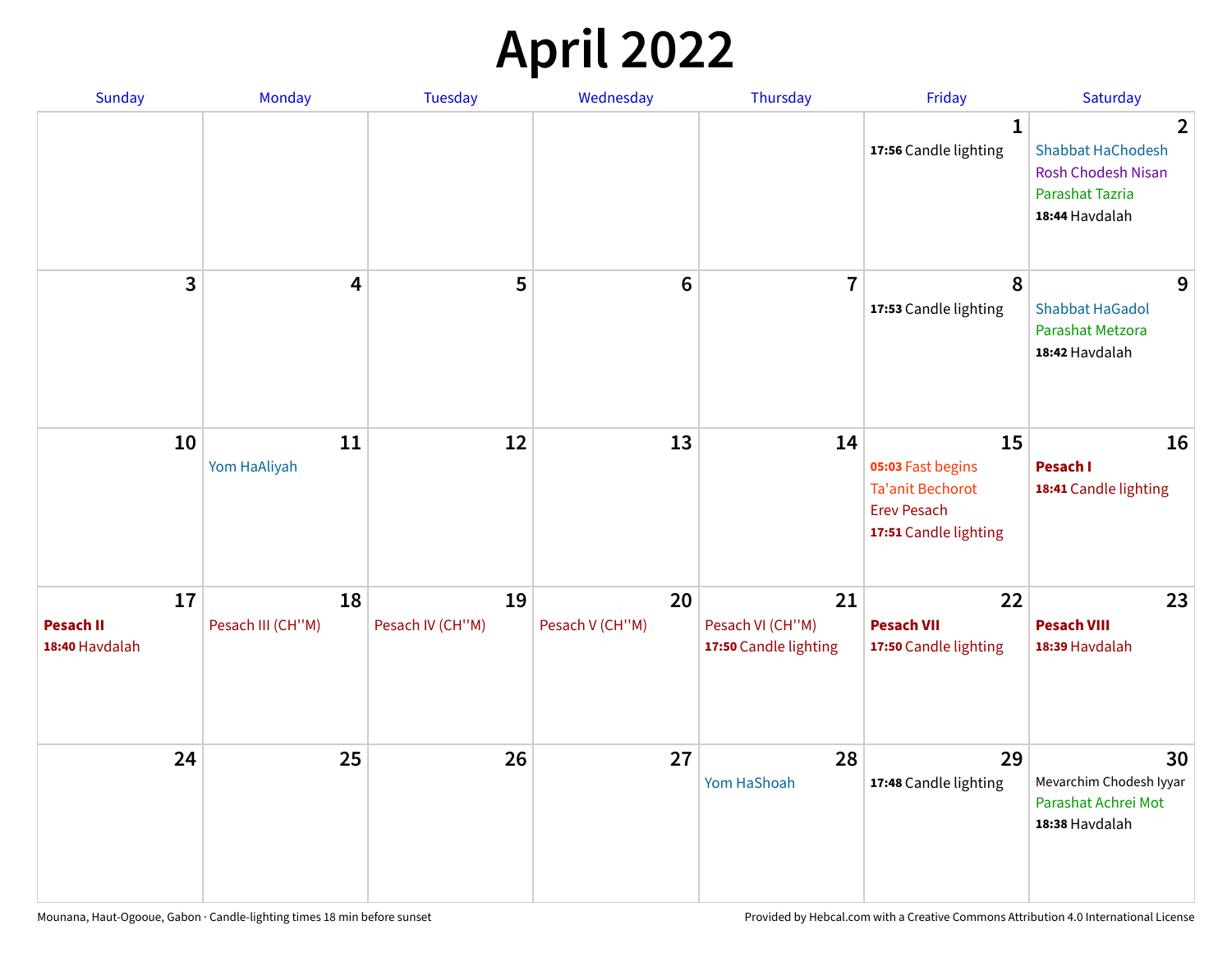## **May 2022**

| Sunday                             | Monday                               | Tuesday                  | Wednesday          | Thursday            | Friday                                   | Saturday                                                               |
|------------------------------------|--------------------------------------|--------------------------|--------------------|---------------------|------------------------------------------|------------------------------------------------------------------------|
| $\mathbf{1}$<br>Rosh Chodesh Iyyar | $\overline{2}$<br>Rosh Chodesh Iyyar | 3                        | 4<br>Yom HaZikaron | 5<br>Yom HaAtzma'ut | $6\phantom{1}6$<br>17:47 Candle lighting | $\overline{7}$<br>Parashat Kedoshim<br>18:38 Havdalah                  |
| 8                                  | 9                                    | 10                       | 11                 | 12                  | 13<br>17:47 Candle lighting              | 14<br>Parashat Emor<br>18:38 Havdalah                                  |
| 15<br>Pesach Sheni                 | 16                                   | 17                       | 18                 | 19<br>Lag BaOmer    | 20<br>17:47 Candle lighting              | 21<br>Parashat Behar<br>18:38 Havdalah                                 |
| 22                                 | 23                                   | 24                       | 25                 | 26                  | 27<br>17:47 Candle lighting              | 28<br>Mevarchim Chodesh Sivan<br>Parashat Bechukotai<br>18:39 Havdalah |
| 29<br>Yom Yerushalayim             | 30                                   | 31<br>Rosh Chodesh Sivan |                    |                     |                                          |                                                                        |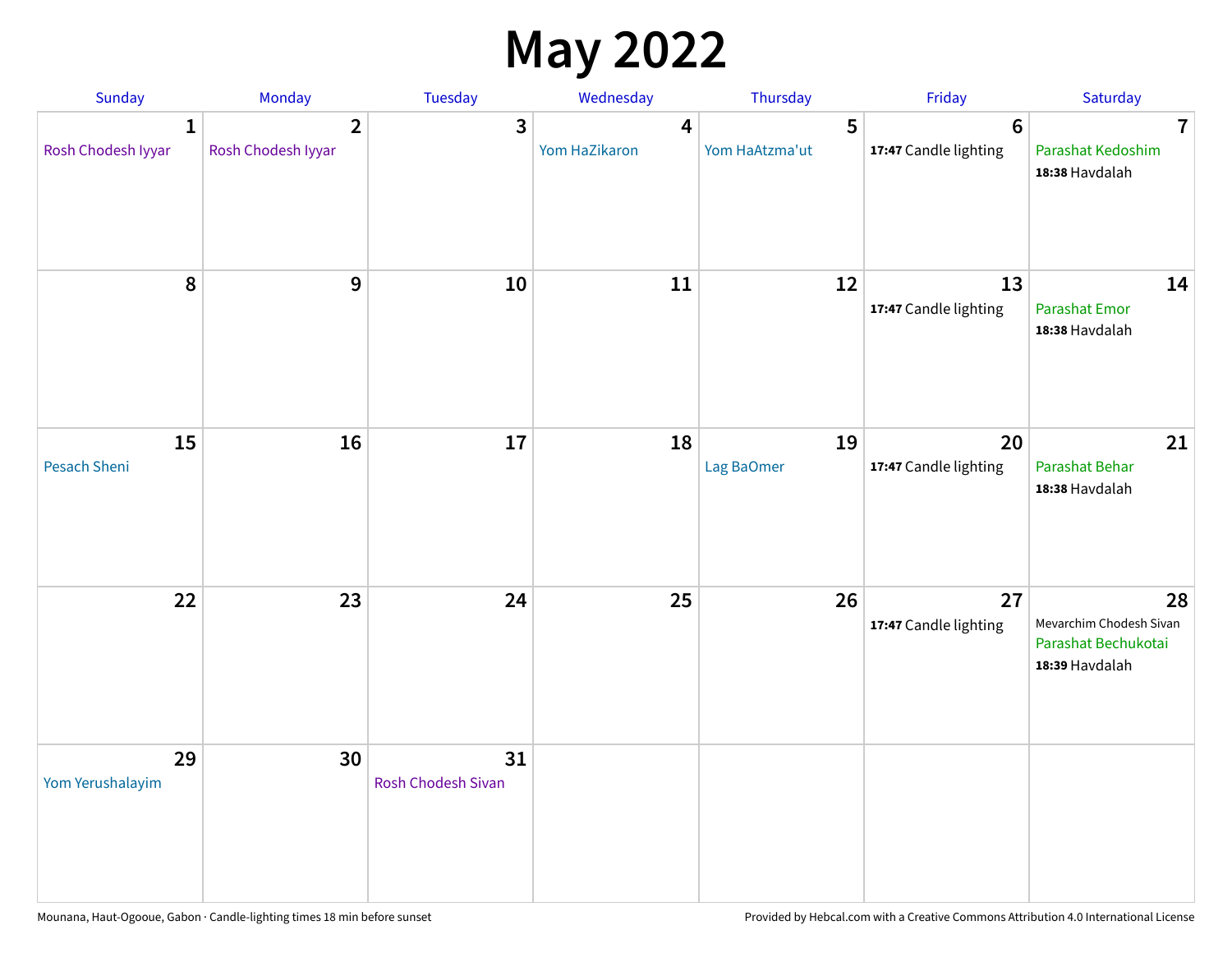#### **June 2022**

| Sunday                                         | Monday                                                | Tuesday        | Wednesday                       | Thursday                        | Friday                      | Saturday                                                               |
|------------------------------------------------|-------------------------------------------------------|----------------|---------------------------------|---------------------------------|-----------------------------|------------------------------------------------------------------------|
|                                                |                                                       |                | 1                               | $\overline{2}$                  | 3<br>17:48 Candle lighting  | 4<br><b>Erev Shavuot</b><br>Parashat Bamidbar<br>18:40 Candle lighting |
| 5<br><b>Shavuot I</b><br>18:40 Candle lighting | $6\phantom{1}$<br><b>Shavuot II</b><br>18:41 Havdalah | $\overline{7}$ | 8                               | 9                               | 10<br>17:50 Candle lighting | 11<br><b>Parashat Nasso</b><br>18:42 Havdalah                          |
| 12                                             | 13                                                    | 14             | 15                              | 16                              | 17<br>17:51 Candle lighting | 18<br>Parashat Beha'alotcha<br>18:43 Havdalah                          |
| 19                                             | 20                                                    | 21             | 22                              | 23                              | 24<br>17:53 Candle lighting | 25<br>Mevarchim Chodesh Tamuz<br>Parashat Sh'lach<br>18:45 Havdalah    |
| 26                                             | 27                                                    | 28             | 29<br><b>Rosh Chodesh Tamuz</b> | 30<br><b>Rosh Chodesh Tamuz</b> |                             |                                                                        |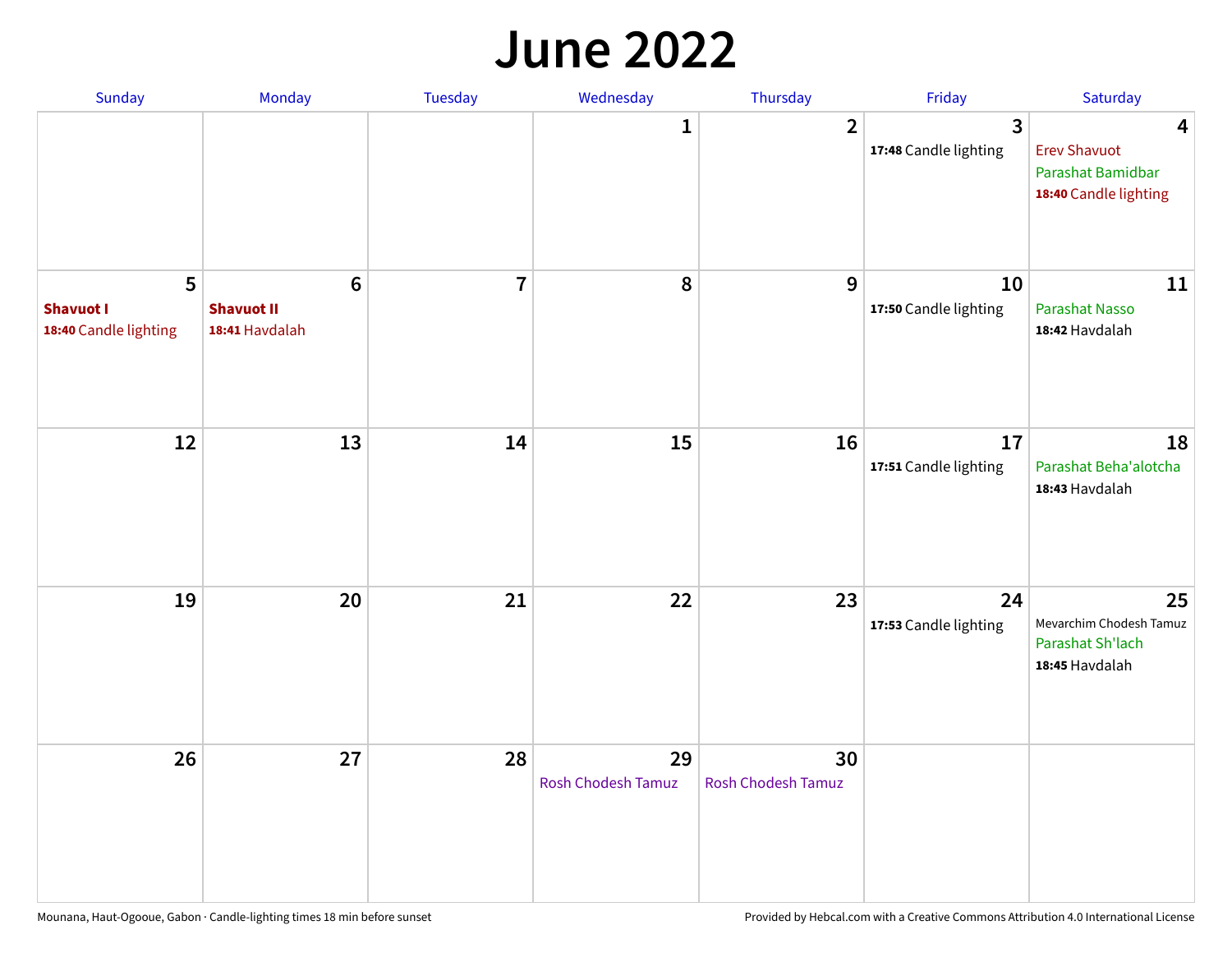## **July 2022**

| Sunday                                                           | Monday                  | Tuesday | Wednesday | Thursday       | Friday                                         | Saturday                                                                |
|------------------------------------------------------------------|-------------------------|---------|-----------|----------------|------------------------------------------------|-------------------------------------------------------------------------|
|                                                                  |                         |         |           |                | $\mathbf{1}$<br>17:54 Candle lighting          | $\overline{2}$<br>Parashat Korach<br>18:46 Havdalah                     |
| $\mathbf{3}$                                                     | $\overline{\mathbf{4}}$ | 5       | $\bf 6$   | $\overline{7}$ | $\pmb{8}$<br>17:55 Candle lighting             | 9<br>Parashat Chukat<br>18:47 Havdalah                                  |
| 10                                                               | 11                      | 12      | 13        | 14             | 15<br>17:56 Candle lighting                    | 16<br><b>Parashat Balak</b><br>18:48 Havdalah                           |
| 17<br>05:07 Fast begins<br><b>Tzom Tammuz</b><br>18:42 Fast ends | 18                      | 19      | 20        | 21             | 22<br>17:57 Candle lighting                    | 23<br>Mevarchim Chodesh Av<br><b>Parashat Pinchas</b><br>18:48 Havdalah |
| 24                                                               | 25                      | 26      | 27        | 28             | 29<br>Rosh Chodesh Av<br>17:57 Candle lighting | 30<br>Parashat Matot-Masei<br>18:48 Havdalah                            |
| 31                                                               |                         |         |           |                |                                                |                                                                         |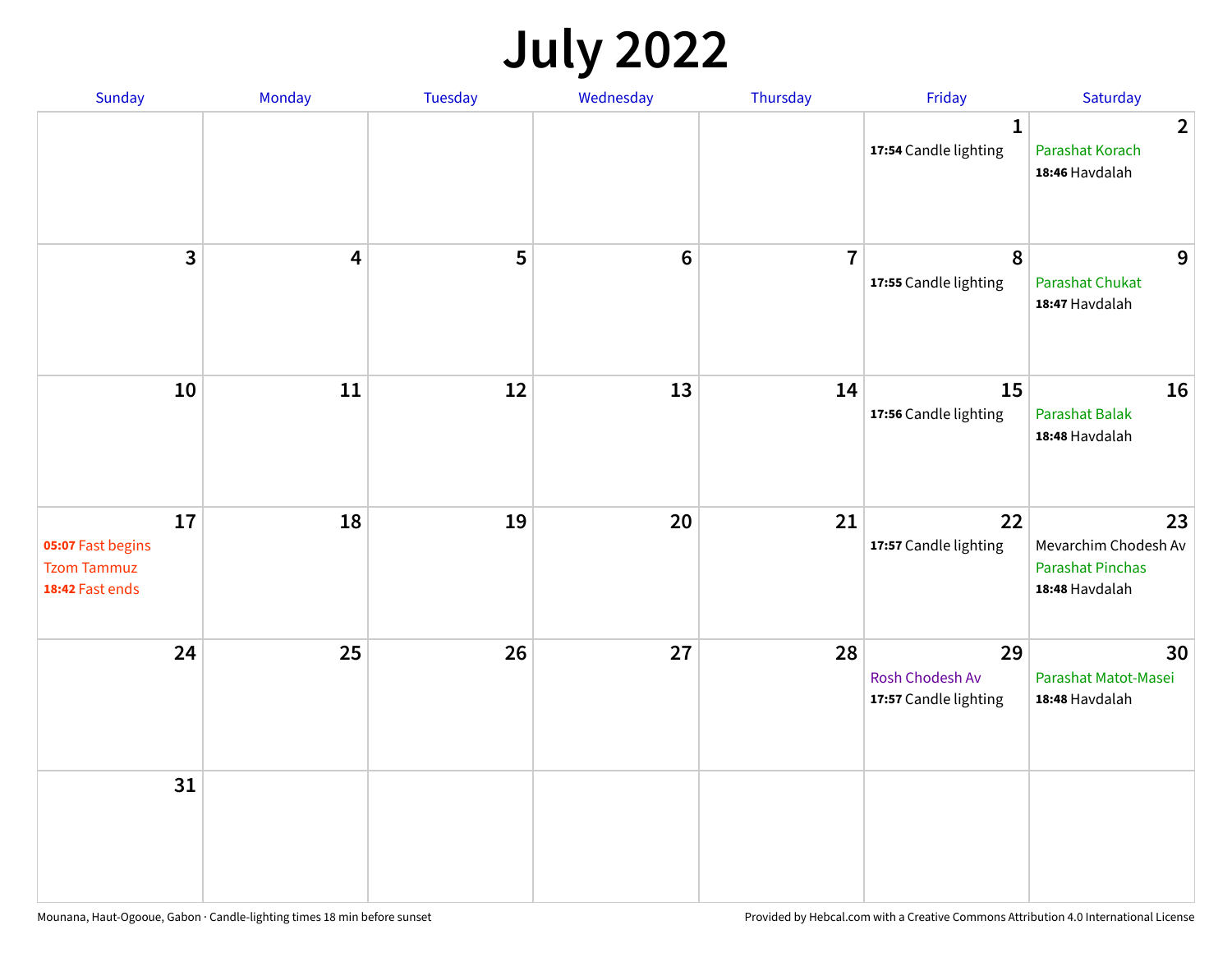## **August 2022**

| Sunday                                                      | Monday       | Tuesday        | Wednesday | Thursday | Friday                                 | Saturday                                                                                                                |
|-------------------------------------------------------------|--------------|----------------|-----------|----------|----------------------------------------|-------------------------------------------------------------------------------------------------------------------------|
|                                                             | $\mathbf{1}$ | $\overline{2}$ | 3         | 4        | 5<br>17:57 Candle lighting             | $6\phantom{1}6$<br><b>Shabbat Chazon</b><br>18:15 Fast begins<br>Erev Tish'a B'Av<br>Parashat Devarim<br>18:47 Havdalah |
| $\overline{7}$<br>Tish'a B'Av (observed)<br>18:41 Fast ends | 8            | 9              | 10        | 11       | 12<br>Tu B'Av<br>17:56 Candle lighting | 13<br><b>Shabbat Nachamu</b><br>Parashat Vaetchanan<br>18:46 Havdalah                                                   |
| 14                                                          | 15           | 16             | 17        | 18       | 19<br>17:55 Candle lighting            | 20<br>Mevarchim Chodesh Elul<br>Parashat Eikev<br>18:44 Havdalah                                                        |
| 21                                                          | 22           | 23             | 24        | 25       | 26<br>17:53 Candle lighting            | 27<br>Rosh Chodesh Elul<br>Parashat Re'eh<br>18:42 Havdalah                                                             |
| 28<br>Rosh Hashana LaBehemot<br>Rosh Chodesh Elul           | 29           | 30             | 31        |          |                                        |                                                                                                                         |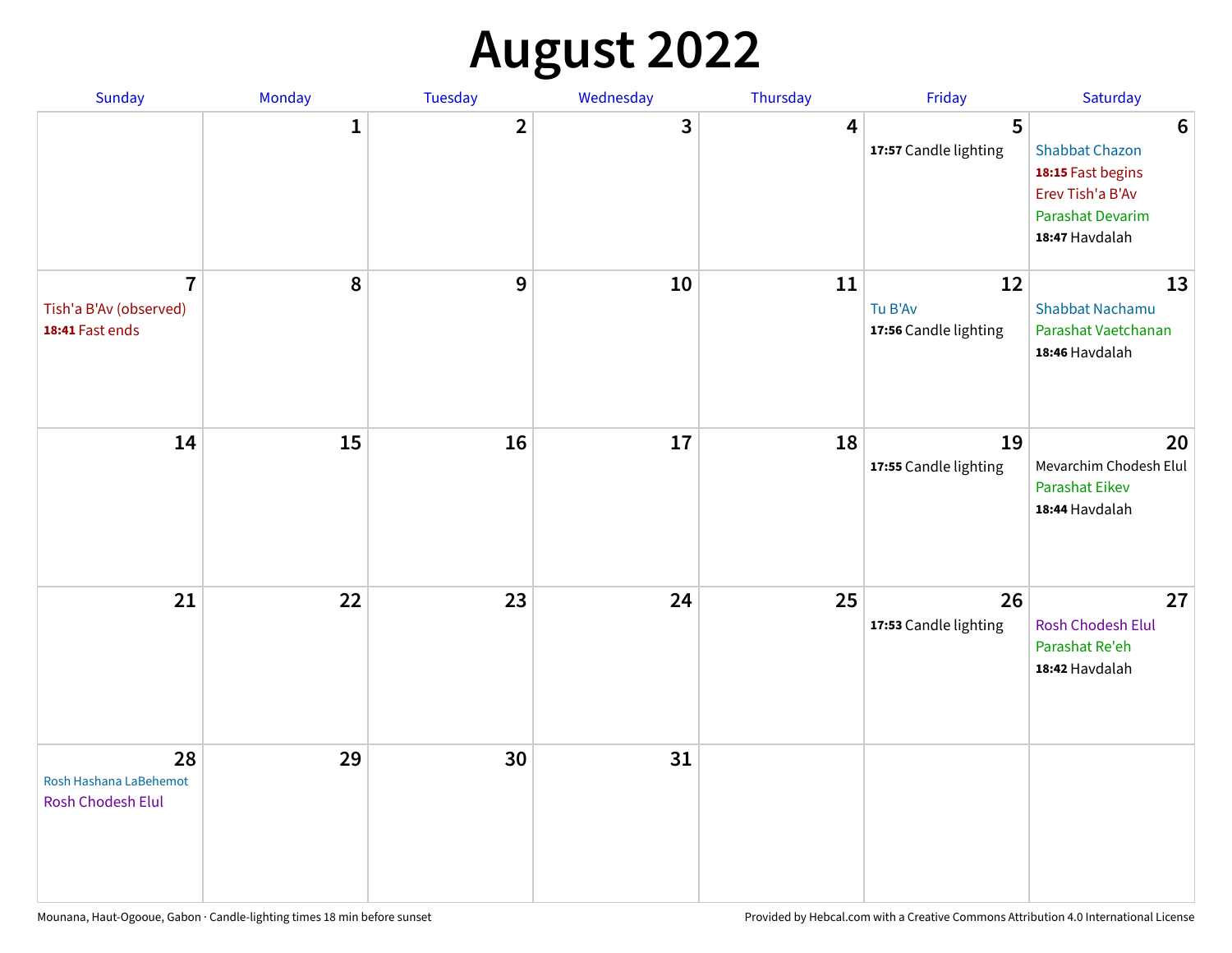## **September 2022**

| Sunday                                           | Monday                                           | Tuesday                                        | Wednesday                                                          | Thursday     | Friday                                  | Saturday                                                  |
|--------------------------------------------------|--------------------------------------------------|------------------------------------------------|--------------------------------------------------------------------|--------------|-----------------------------------------|-----------------------------------------------------------|
|                                                  |                                                  |                                                |                                                                    | $\mathbf{1}$ | $\overline{2}$<br>17:51 Candle lighting | 3<br><b>Parashat Shoftim</b><br>18:40 Havdalah            |
| $\overline{\mathbf{4}}$                          | 5                                                | $6\phantom{1}6$                                | $\overline{7}$                                                     | 8            | 9<br>17:49 Candle lighting              | 10<br>Parashat Ki Teitzei<br>18:38 Havdalah               |
| $11\,$                                           | 12                                               | 13                                             | 14                                                                 | 15           | 16<br>17:47 Candle lighting             | 17<br>Leil Selichot<br>Parashat Ki Tavo<br>18:36 Havdalah |
| 18                                               | 19                                               | 20                                             | 21                                                                 | 22           | 23<br>17:45 Candle lighting             | 24<br>Parashat Nitzavim<br>18:33 Havdalah                 |
| 25<br>Erev Rosh Hashana<br>17:44 Candle lighting | 26<br>Rosh Hashana 5783<br>18:33 Candle lighting | 27<br><b>Rosh Hashana II</b><br>18:33 Havdalah | 28<br>04:53 Fast begins<br><b>Tzom Gedaliah</b><br>18:27 Fast ends | 29           | 30<br>17:42 Candle lighting             |                                                           |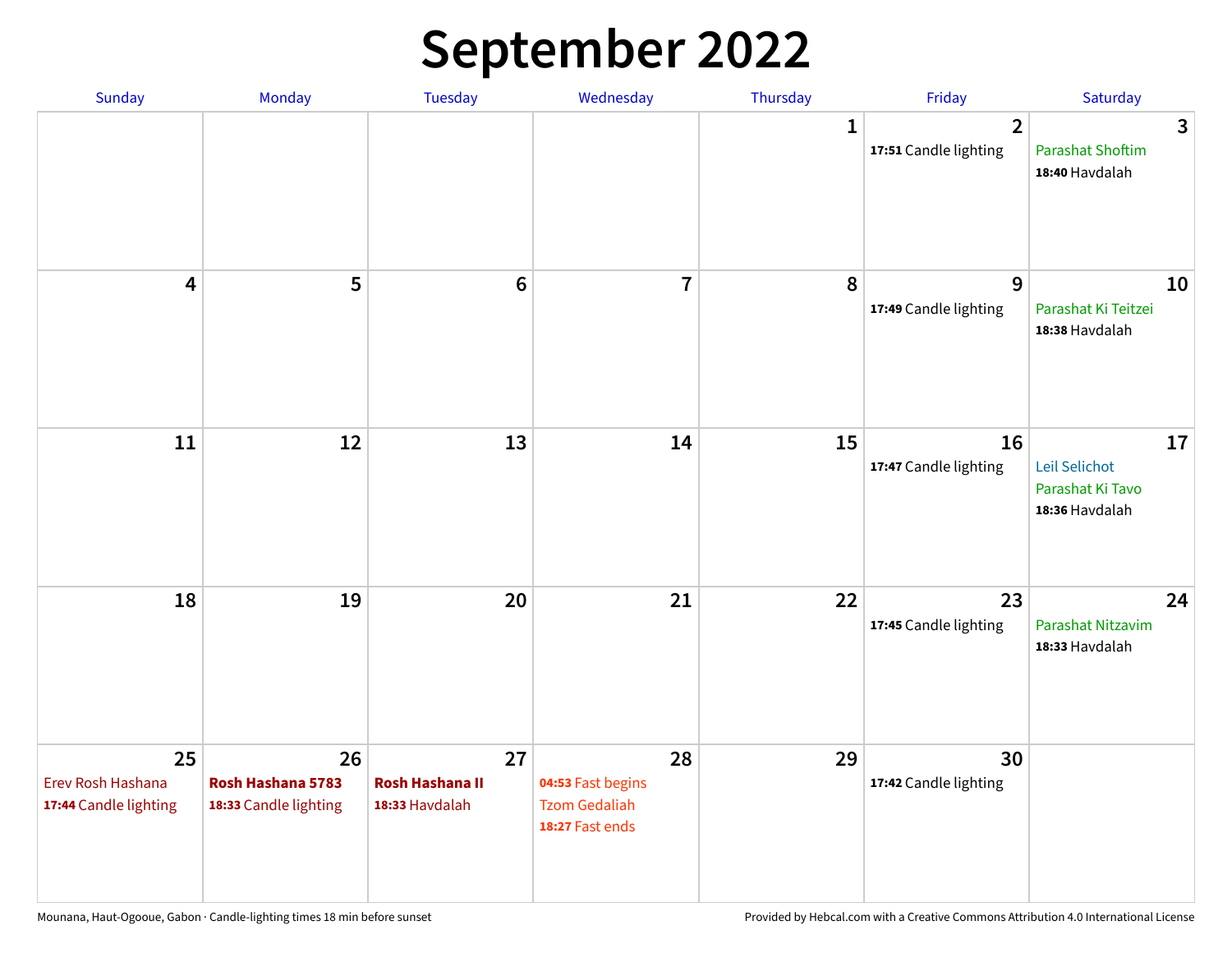## **October 2022**

| Sunday                                                   | Monday                                               | <b>Tuesday</b>                                                    | Wednesday                                | Thursday               | Friday                                         | Saturday                                                                       |
|----------------------------------------------------------|------------------------------------------------------|-------------------------------------------------------------------|------------------------------------------|------------------------|------------------------------------------------|--------------------------------------------------------------------------------|
|                                                          |                                                      |                                                                   |                                          |                        |                                                | 1<br><b>Shabbat Shuva</b><br>Parashat Vayeilech<br>18:31 Havdalah              |
| $\overline{2}$                                           | $\overline{3}$                                       | $\overline{4}$<br><b>Erev Yom Kippur</b><br>17:41 Candle lighting | 5<br><b>Yom Kippur</b><br>18:30 Havdalah | $6\phantom{1}6$        | $\overline{7}$<br>17:41 Candle lighting        | 8<br>Parashat Ha'Azinu<br>18:30 Havdalah                                       |
| 9<br><b>Erev Sukkot</b><br>17:40 Candle lighting         | 10<br><b>Sukkot I</b><br>18:29 Candle lighting       | 11<br><b>Sukkot II</b><br>18:29 Havdalah                          | 12<br>Sukkot III (CH"M)                  | 13<br>Sukkot IV (CH"M) | 14<br>Sukkot V (CH"M)<br>17:39 Candle lighting | 15<br>Sukkot VI (CH"M)<br>18:28 Havdalah                                       |
| 16<br>Sukkot VII (Hoshana Raba)<br>17:39 Candle lighting | 17<br><b>Shmini Atzeret</b><br>18:28 Candle lighting | 18<br><b>Simchat Torah</b><br>18:28 Havdalah                      | 19                                       | 20                     | 21<br>17:38 Candle lighting                    | 22<br>Mevarchim Chodesh Cheshvan<br><b>Parashat Bereshit</b><br>18:28 Havdalah |
| 23                                                       | 24                                                   | 25<br>Rosh Chodesh Cheshvan                                       | 26<br>Rosh Chodesh Cheshvan              | 27                     | 28<br>17:37 Candle lighting                    | 29<br><b>Parashat Noach</b><br>18:27 Havdalah                                  |
| 30                                                       | 31                                                   |                                                                   |                                          |                        |                                                |                                                                                |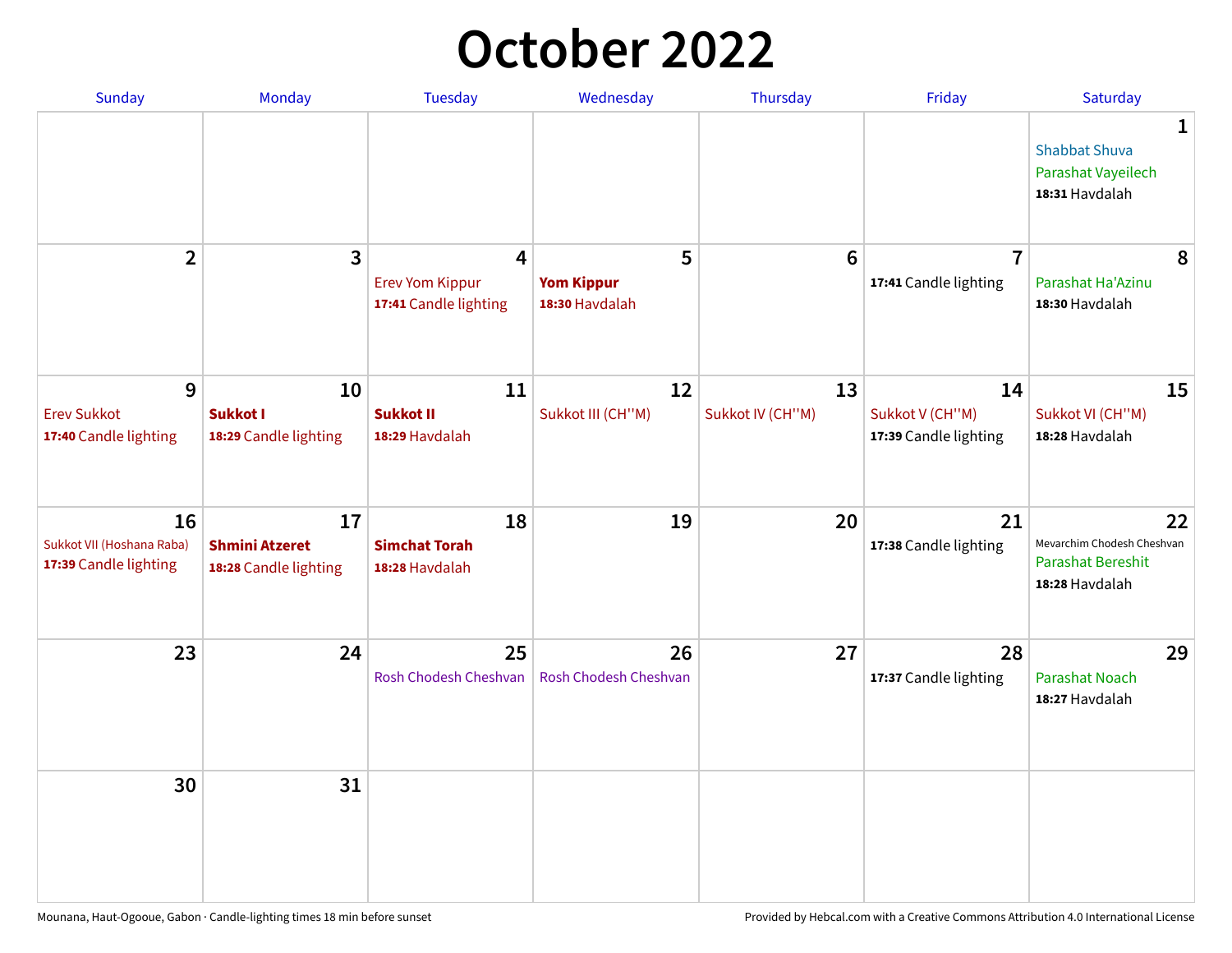### **November 2022**

| Sunday         | Monday         | Tuesday                             | Wednesday      | Thursday                  | Friday                                             | Saturday                                                                 |
|----------------|----------------|-------------------------------------|----------------|---------------------------|----------------------------------------------------|--------------------------------------------------------------------------|
|                |                | 1<br>Yom HaAliyah School Observance | $\overline{2}$ | $\mathbf{3}$              | $\overline{\mathbf{4}}$<br>17:37 Candle lighting   | 5<br>Parashat Lech-Lecha<br>18:28 Havdalah                               |
| $6\phantom{a}$ | $\overline{7}$ | 8                                   | $\mathbf{9}$   | 10                        | 11<br>17:38 Candle lighting                        | 12<br>Parashat Vayera<br>18:29 Havdalah                                  |
| 13             | 14             | 15                                  | 16             | 17                        | 18<br>17:40 Candle lighting                        | 19<br>Mevarchim Chodesh Kislev<br>Parashat Chayei Sara<br>18:31 Havdalah |
| 20             | 21             | 22                                  | 23<br>Sigd     | 24<br>Rosh Chodesh Kislev | 25<br>Rosh Chodesh Kislev<br>17:42 Candle lighting | 26<br><b>Parashat Toldot</b><br>18:33 Havdalah                           |
| 27             | 28             | 29                                  | 30             |                           |                                                    |                                                                          |